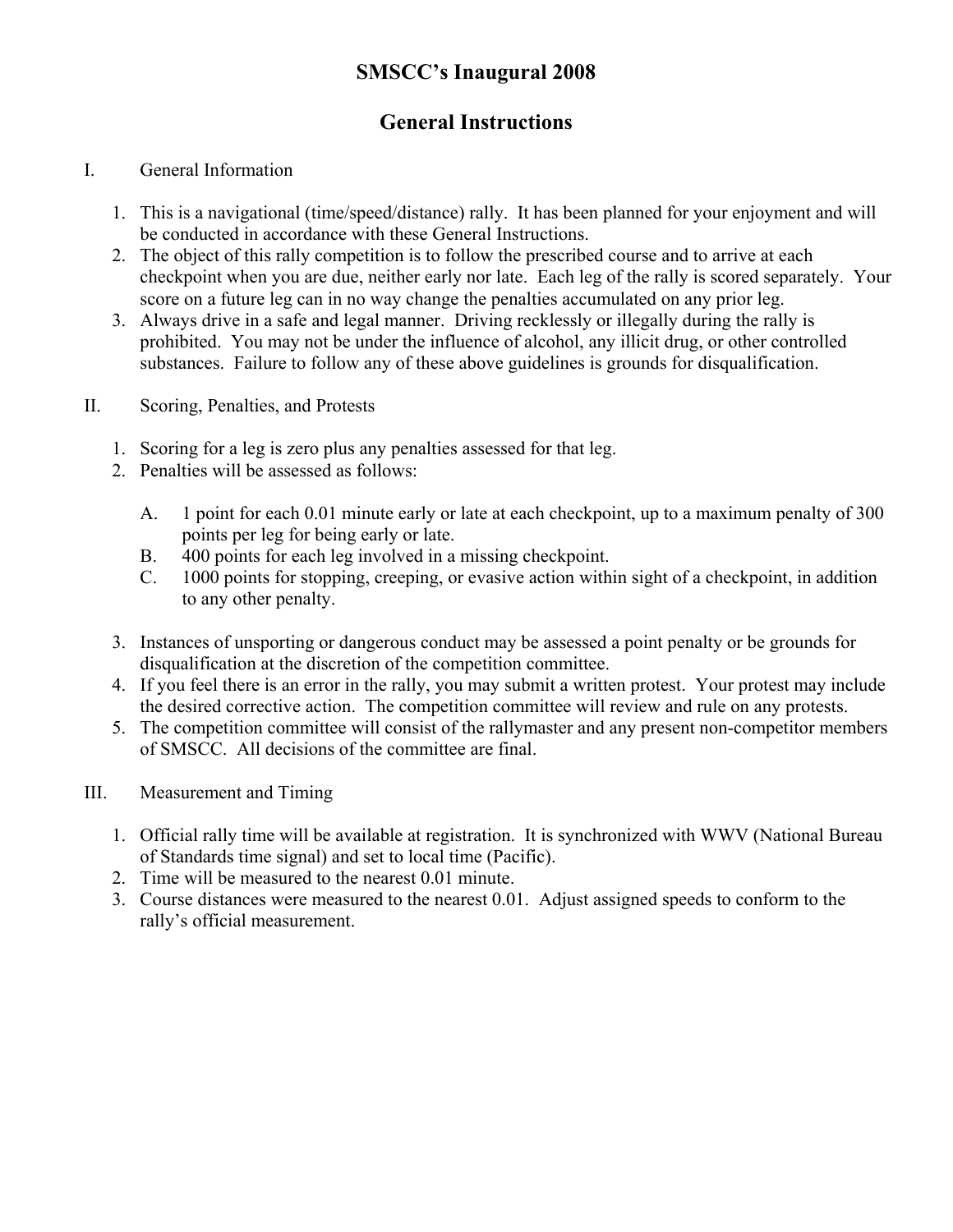## IV. Checkpoints

- 1. Manned Checkpoints
	- A. Stopping, creeping, or evasive action within sight of a checkpoint is prohibited.
	- B. You will be timed in when your front wheels cross the timing hose. The hose will be identified by a sign with "SM IN" upon it. Please do not stop at the in marker. Continue to the timing crew to receive your finish time as well as your start time for the next leg.
	- C. Any timing disagreements or time delays for any leg since the previous manned checkpoint must be registered at this time.
	- D. You will be given all information necessary to begin the next leg (e.g. out speed, active route instruction and active Notes to be used until the next manned checkpoint).
	- E. Begin the next leg at the out marker at your assigned start time. Please do not block traffic flow or other competitors' access to the out marker.
- 2. Do It Yourself Checkpoints
	- A. At a DIYC write your arrival time (in hours, minutes and hundredths of a minute) in the Finish Time box above the Start Time box for the current leg.
	- B. Your start time for the next leg is 1.00 minute after the time you just wrote down in the Finish Time box. Please write that time in the next available Start Time box.
	- C. You must write both your Finish Time for the DIYC and the Start Time for the next leg on your control card before reaching the next manned checkpoint. Failure to do so will be scored as having missed a checkpoint.
	- D. You may not change your Finish Time for a DIYC after entering the next manned checkpoint.
- V. Course
	- 1. Eligible rally roads are paved and public, except when you are instructed otherwise. Alleys, driveways, entrances to businesses, private roads and unpaved roads are to be considered nonexistent except when you are instructed otherwise.
	- 2. The course through an intersection is determined by the first item that applies in the following priority list:
		- A. Execute a turn as instructed by a numbered route instruction. Turns require you to go in a direction that is different from the course you would take based on the first item that applies on the remainder of this priority list.
		- B. Follow the course as defined by a course following action (see section V. 3).
		- C. Follow the course as defined by any active Notes (see section VII.).
		- D. Proceed straight as possible. Do not consider freeway offramps to be straight as possible.
	- 3. Types of course following actions are as follows:
		- A. When you are instructed onto a road by name or number you must follow it by name or number whenever possible until you execute a turn or enter a manned checkpoint.
		- B. When you are instructed to FLR (Follow the Lined Road) you must continue to do so until you execute a turn or enter a manned checkpoint.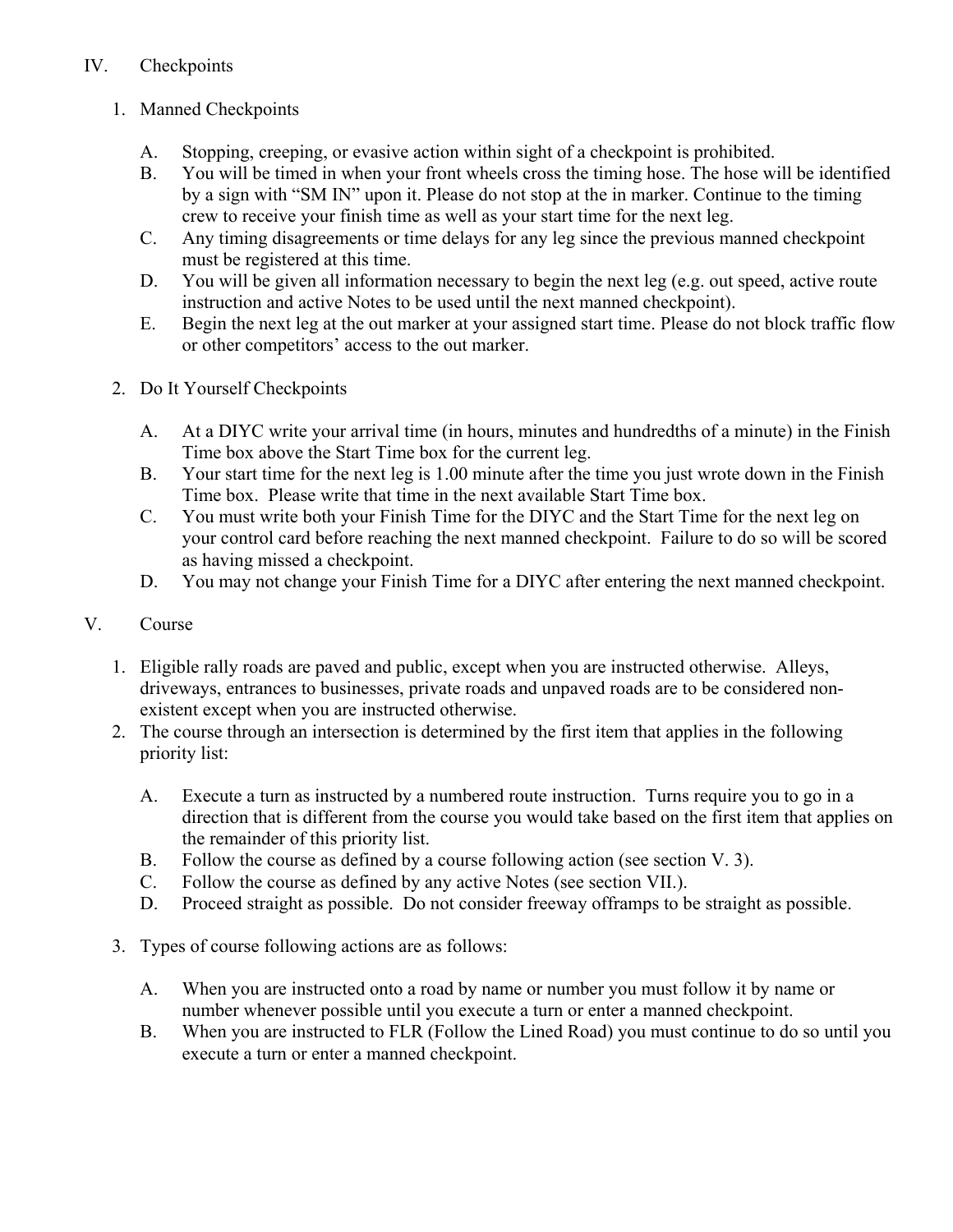#### VI. Route Instructions

- 1. Complete each route instruction in an order consistent with the active Notes (see section VII.) for the leg you are on. If no active Note gives you an order of execution, route instructions are completed in descending numerical order.
- 2. Execute each route instruction at the first possible point satisfying that route instruction and consistent with these General Instructions.
- 3. Execute each part of multiple part route instruction in the order presented.
- 4. Some route instructions are designated WOF (Whichever Occurs First), and will be separated into two or more portions by the word **or** between each portion. Complete the portion which you can complete first, then cancel the other portion or portions.
- 5. You may receive special route instructions at a manned checkpoint, execute them as directed.
- 6. Information in parentheses is not part of the route instruction, but will be correct.
- 7. Consider route instruction 1 active at the beginning of the rally.

#### VII. Notes

- 1. You will be given a page of Notes at the beginning of the rally. These Notes are to be kept for the duration of the rally. At the start of the rally and at each manned checkpoint, you will be given the Notes that are active.
- 2. Notes will give you the course through each T intersection. Never use straight as possible through a T intersection.
- 3. Notes may include information such as the order in which to complete route instructions, changes to eligible rally roads, specific course following actions, and potential pauses.

#### VIII. Signs and Landmarks

- 1. A landmark is an object along the course such as: signal, stop, fire hydrant, Ventura Bl. Each landmark will be indicated in the route instructions without quotation marks. Any term used in Section X to define a landmark will be used only in the defined sense.
- 2. Quotation marks are used in the route instructions to indicate the complete or partial text and/or the illustration or illustrations on the sign to be used. All quoted signs will be on your right or overhead except when you are instructed otherwise by the use of 'SA' or 'SOL'. Other signs and all landmarks may be anywhere, except as indicated in section VIII.7.
- 3. A referenced sign may contain additional text or illustrations. The referenced portion will be contiguous, with no intervening text skipped. Referenced capitalization need not agree with that on the sign. Part of a word or number will not be referenced.
- 4. Partial names may be used in the route instructions to identify landmarks. For example, the landmark West Topanga Canyon Blvd. might appear in a route instruction as Topanga, or as Canyon, or as West Topanga, etc. It will not appear as Topanga Cyn, nor as Canyon Boulevard, nor as West Canyon, etc. A road identification sign with an arrow may be used to identify that road.
- 5. A single sign will not be used for consecutive route instructions.
- 6. More than one sign mounted on a common support is considered a single sign.
- 7. Do not use signs on mailboxes, signs on or attached to vehicles or buildings, or signs painted on the surface of the road or curbs. Do not use signs or landmarks readable only after you pass them.